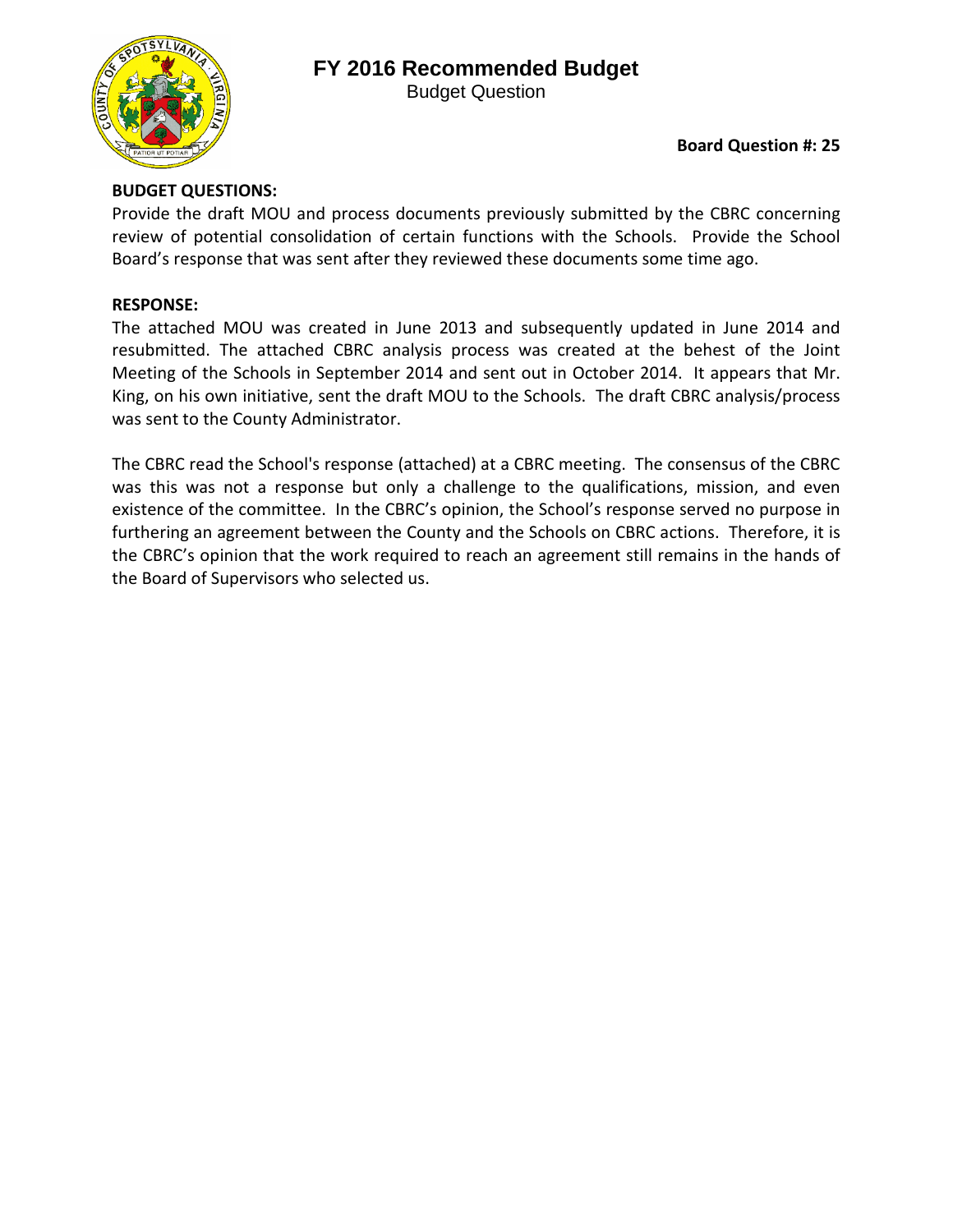# **Spotsylvania County**

# **Spotsylvania Public Schools Division**

**Memorandum of Understanding**

**For Review of Common Services.**

**CBRC will undertake to review services performed at both County and Schools**

• **One Service (e.g. Legal) will be completed before the next is decided**

**CBRC will obtain information from each organizational unit as to**

- **What is being done**
- **Staffing**
- **Cost**

**Based on information developed, CBRC will make a written synopsis of findings, and prepare recommendations for future review by each organizational unit**

**Such report may recommend no changes**

**Alternatively, CBRC will outline possible consolidation and potential savings**

**Written report will be sent to:**

- **School Superintendent**
- **School Board Members**
- **County Administrator**
- **Board of Supervisors**

**CBRC will not be involved in any potential implementation; responsibility is only to evaluate that there are potential savings for taxpayers.**

**Responsibility of organizational unit:**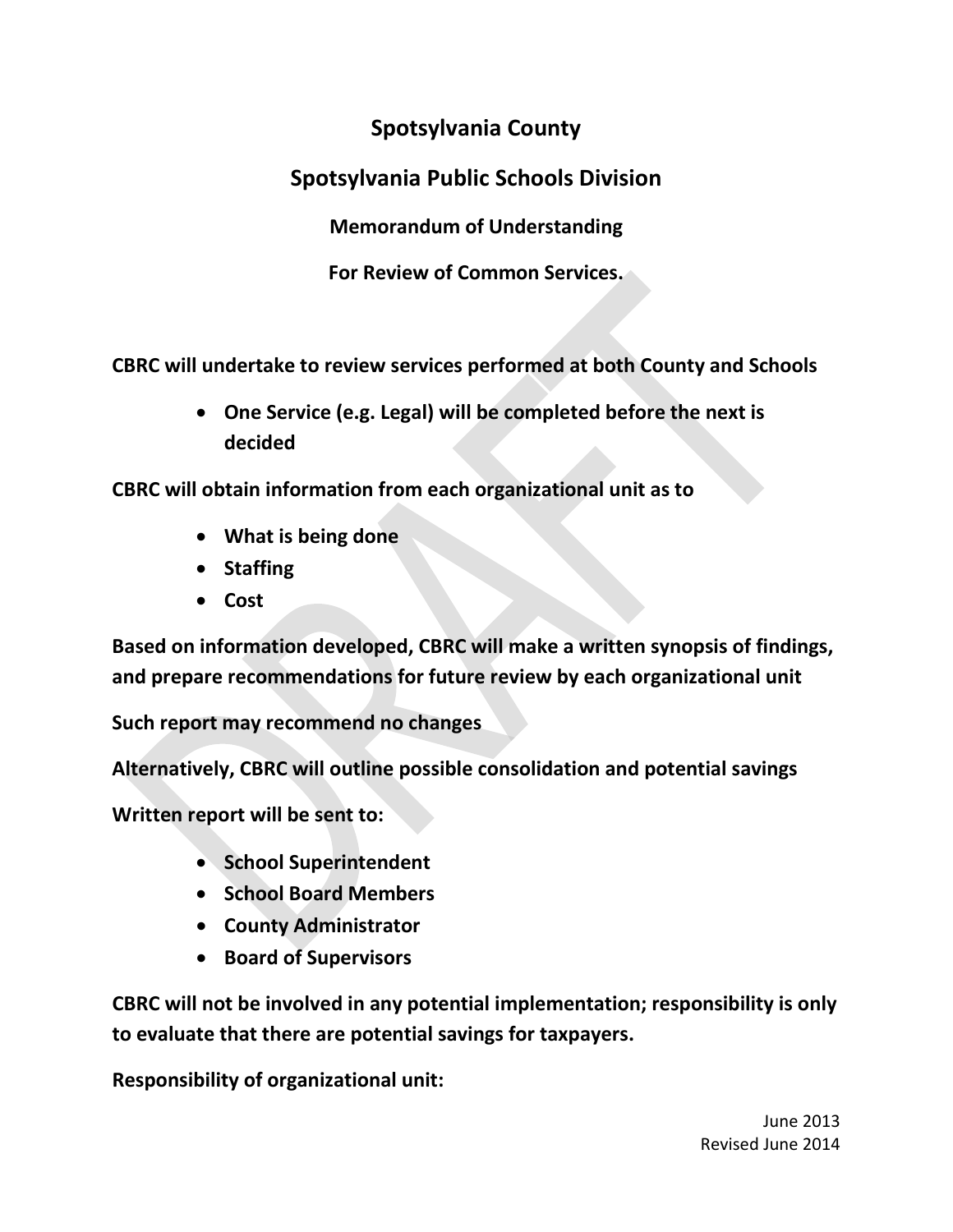- **Review of CBRC Recommendation**
- **Joint County/Schools Decision to** 
	- o **Proceed**
	- o **Do Nothing**

**If decision is made to proceed with consolidation, appropriate resources (Consultants) to accomplish the merger may be required**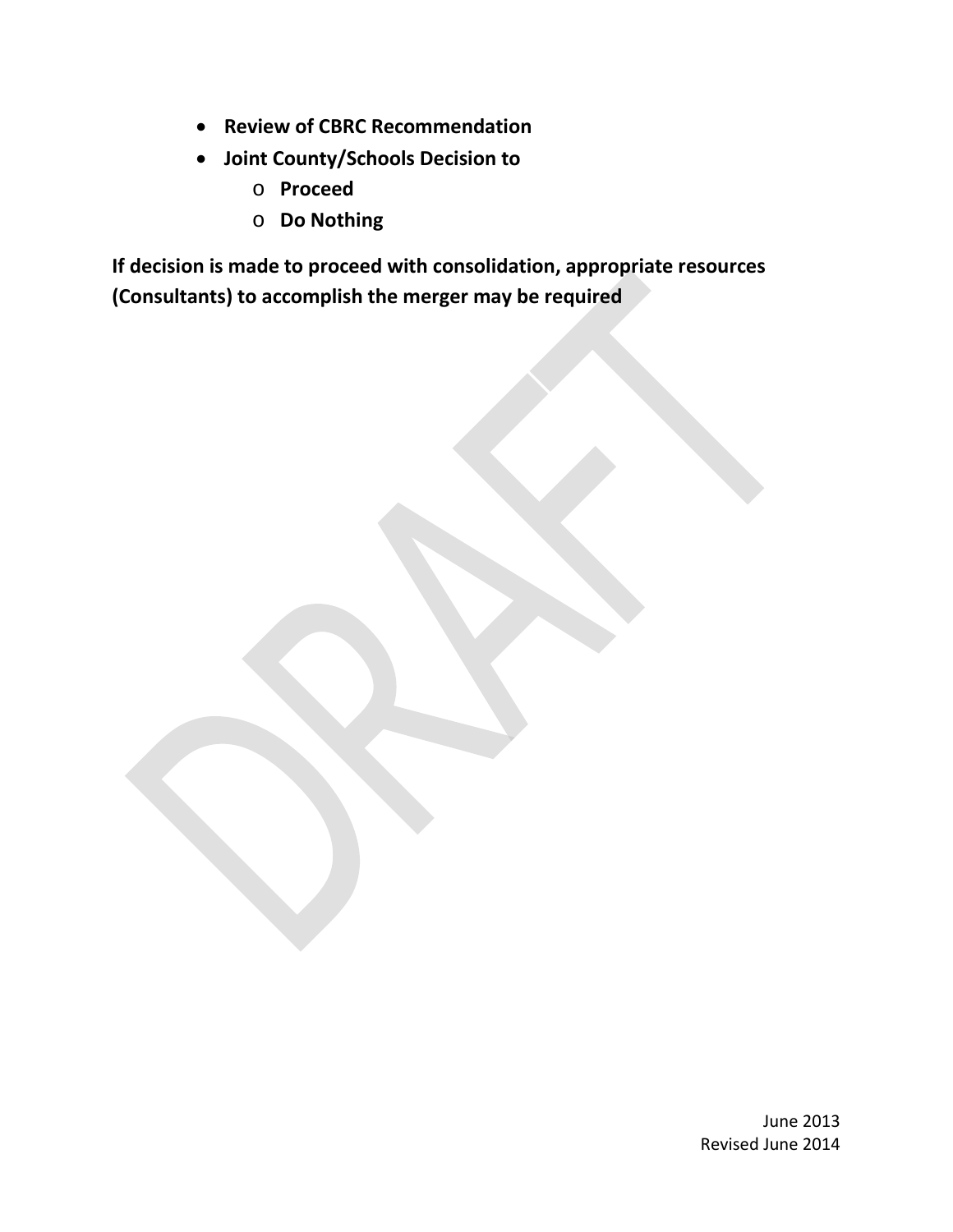## **CBRC Analysis Process**

**Mission**: The CBRC is an independent committee of citizens from the Spotsylvania districts. Our purpose is to review budget and functional areas and recommend potential improvements and/or savings to the Board of Supervisors (BoS).

**Functional Review Mission**: Specifically, the Board of Supervisors may request the CBRC to review specific functional areas for improved performance, budget savings and/or consolidation. In addition, CBRC may be tasked to perform a detailed analysis of County activities, as directed by the BoS.

**Identify area for review**: Typically, we meet monthly and upon reaching consensus of a topic, based on guidance from the BoS, we determine function areas to review including potential consolidation between County Administration and School system functions. At this point, we establish general objectives for the review.

#### **Information collection**

The analysis/review of a specific function begins with requests for:

- points of contact
- functional briefings
- detailed budget information
- detailed budget execution information
- procedural documentation of current functions

#### **Review/analyze collected information**

- Review approved budget information and existing procedures
- The action of this step is to analyze this material and any other information obtained from the points of contact or during the briefings
- Develop a (1) understanding of current operations, (2) identify overlapping functions/processes, (3) identify potential improvements
- Identify areas for clarification

### **Conduct interviews** (may or may not be necessary)

• Request interviews with knowledgeable staff to ask more specific questions as a follow on analysis to make sure we understand what was provided

#### **Develop Recommendations**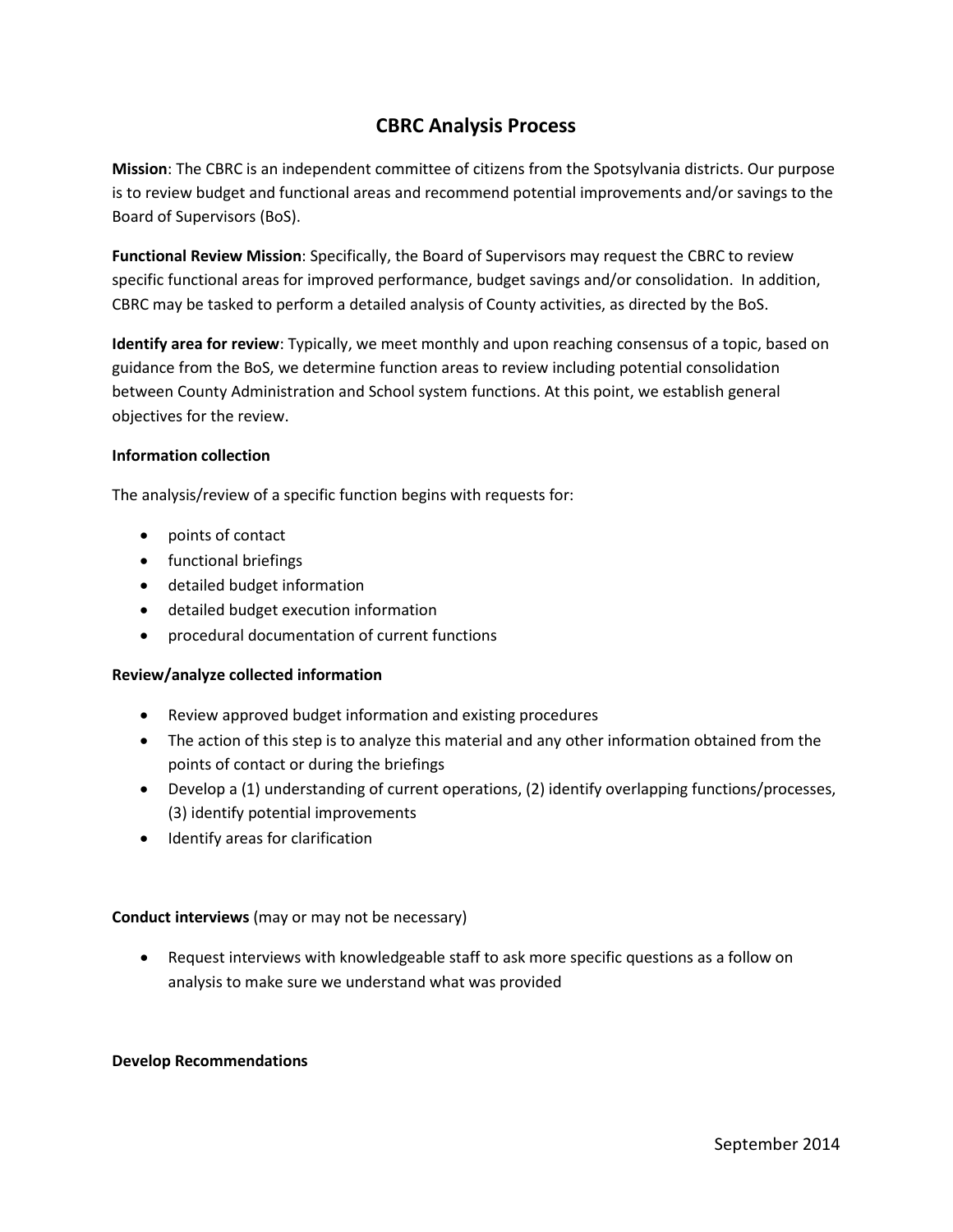• Develop final assessment of potential improvements, changes and consolidation including high level estimate of implementation impacts and prepare presentation to the Board of Supervisors

**The CBRC only has the capacity to address the "analysis for potential" first step**

### **Initiate Further Evaluation**

- If recommended changes are initially approved, further analysis and implementation planning would be required
- If recommendation is to further evaluate consolidation, it would be necessary to develop a detailed implementation plan in order to better evaluate/provide more complete information in support of a final decision
- If recommended consolidation is approved, a joint working committee composed of Board of Supervisors, County Administration, School Board and School Administration representatives could be created to oversee the development of a detailed implementation plan
- The detailed implantation plan would address policy changes, procedural changes, timelines, staffing impact and cost
- A contractor could be employed to reduce workload impact on staff and provide a neutral point of view

### **Present Plan**

- These components of the detailed plan would be presented to the School Board and the Board of Supervisors for discussion, additional guidance and questions
- Based on the results of that initial presentation, the detailed plan would be finalized
- The final plan would be presented to the Board of Supervisors for a Go/No Go decision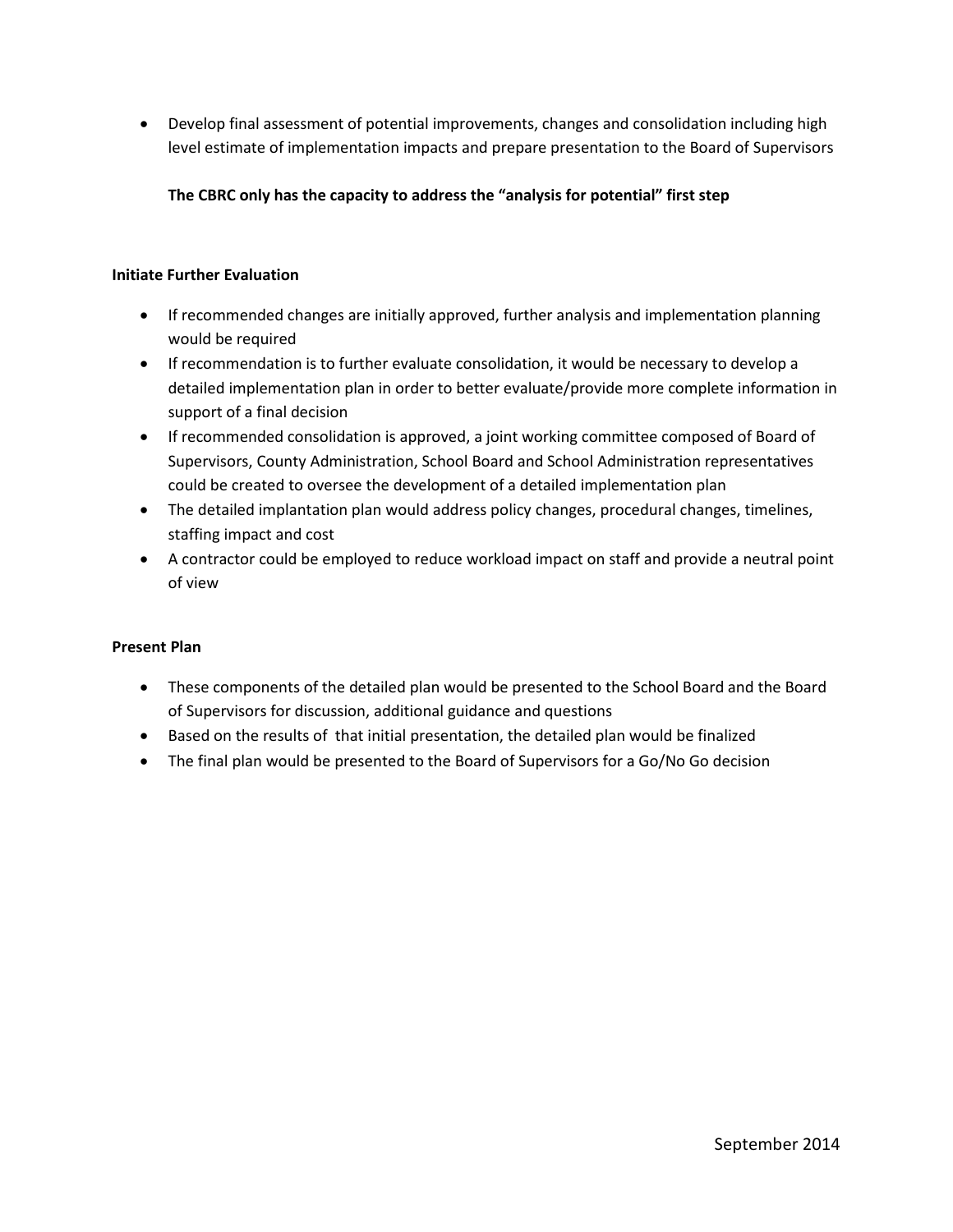

8020 RIVER STONE DRIVE . FREDERICKSBURG, VA 22407 540.834.2500 · TDD 540.834.2557 FAX 540.834.2550

August 27, 2013



Mr. Alfred King 11102 Fawn Lake Parkway Spotsylvania, VA 22551

Dear Mr. King,

This correspondence is to confirm that the Spotsylvania County School Board is in receipt of the Citizen Budget Review Committee's intent/proposal to conduct a study of various school division administrative responsibilities and functions you perceive to overlap with county department responsibilities and functions. Dr. Baker, Superintendent, has provided me with the proposal and I have shared it with our Board members.

It is our understanding that an open discussion regarding this proposal, as well as other matters of the boards, will take place at the quarterly work session between the School Board and Board of Supervisors on September 10, 2013. Therefore, we will not be providing consent of or alternatives to the proposal until after that work session has occurred. Acknowledging and appreciating that your committee has been appointed and charged by the Board of Supervisors to determine ways to save taxpayer dollars, we are requesting response to questions we have in regard to the intent/proposal that has been provided. We are confident that the CBRC, as well as the Board of Supervisors, would expect the School Board to be vigilant in developing a clear understanding of what is being proposed. Responses to these questions may be best addressed in a future CBRC meeting or at the work session.

- 1) How were members of the CBRC selected? Is there current representation from each district? Has membership remained consistent or has there been turnover or change recently? When were current members appointed to the committee?
- 2) We are aware that since the re-inception of the CBRC in 2012, school division staff has provided responses to many questions posed by the CBRC. Is the current proposal the main priority of the committee in terms of its work? Are there other proposals for study or review as a result of findings over the past two fiscal years? The reports provided to the Board of Supervisors are noted, but the School Board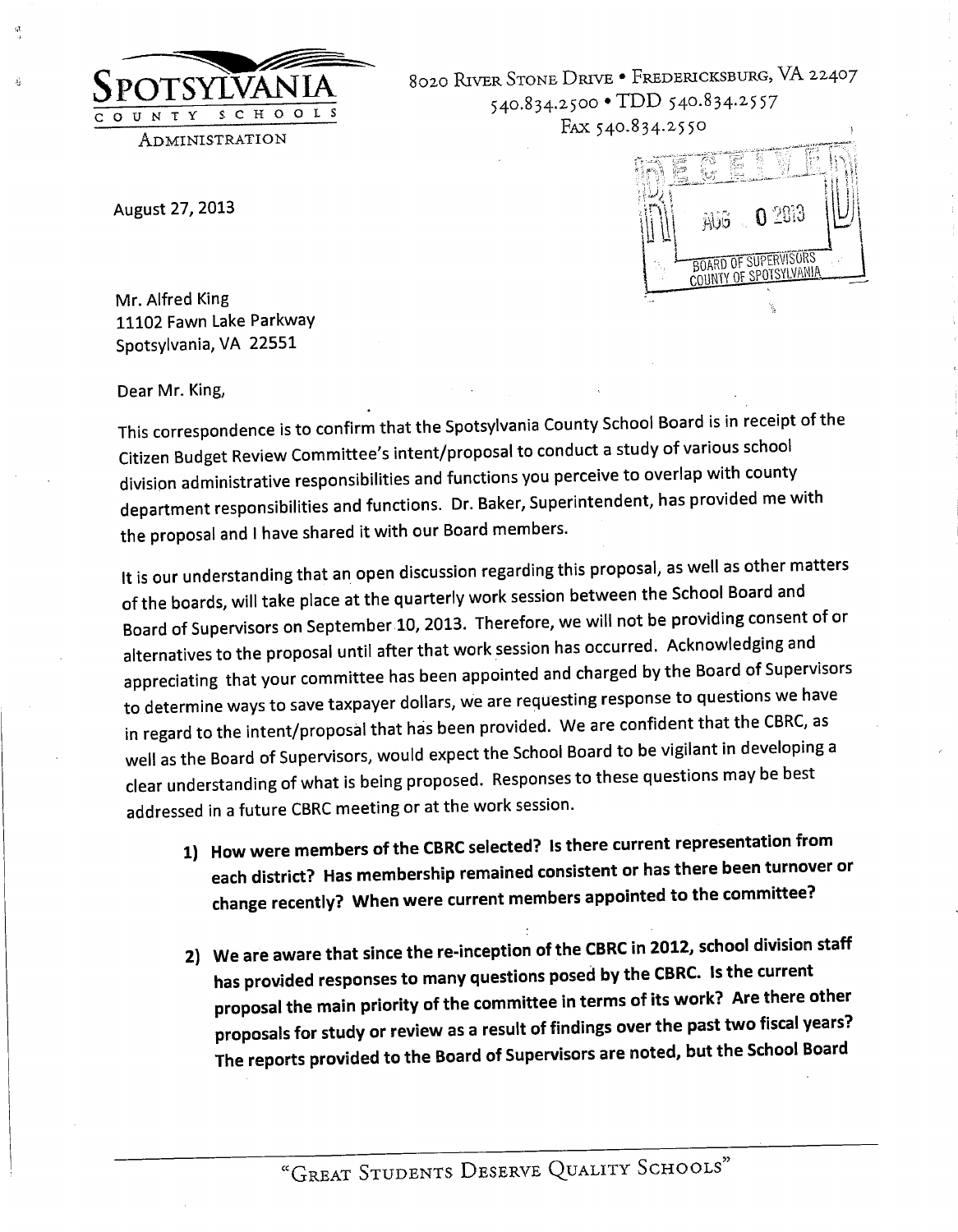may desire additional clarification regarding means of analysis that resulted in those reports; specifically, how areas of budget prioritization were determined.  $\ddot{\mathbf{j}}$ 

- 3) How was the current proposal developed? Through what means of analysis? Who conducted the analysis? Over what period of time?
- 4) What are the credentials of the CBRC as it pertains to qualifications to conduct a study of this magnitude? Has the CBRC membership individually and/or  $\frac{1}{2}$ collectively ever been involved in conducting a study like the one proposed? Please share how your committee or any additional members appointed by the School Board constitutes an independent body. Has a state efficiency review been seriously considered as a possibility? Why or why not? Has the CBRC reviewed previous studies such as the one from Maximus, Inc. in 2005 that resulted in the joint fleet agreement?
- 5) What is the research framework that would be used to determine findings? What questions would be asked? How would a SWOT (Strengths, Weaknesses, Opportunities, and Threats) analysis be used to make recommendations? Please also share specifically why the areas/departments have been chosen for study outside of common titles. What best practices in consolidation or joint operations between school divisions and county government were investigated prior to the CBRC determining, as a group, that such a study might result in greater efficiency and effectiveness in the areas identified?
- 6) Is the primary purpose of the proposal to study efficiency and effectiveness or mainly to find ways to save/redirect funding? Has the committee reviewed the Efficiency/Effectiveness Studies for Finance and Human Resources conducted by VASS (Virginia Association of School Superintendents) that our Superintendent commissioned this past year?
- 7) You have indicated that "Many" people "Assume" there is administrative overlap between the county and school division. How was this conclusion developed? Please share whether feedback was obtained from various community groups, school division parents, employees, other stakeholders, or all. How was the feedback obtained? Were interviews conducted or surveys disseminated? If available, we desire to review the data.